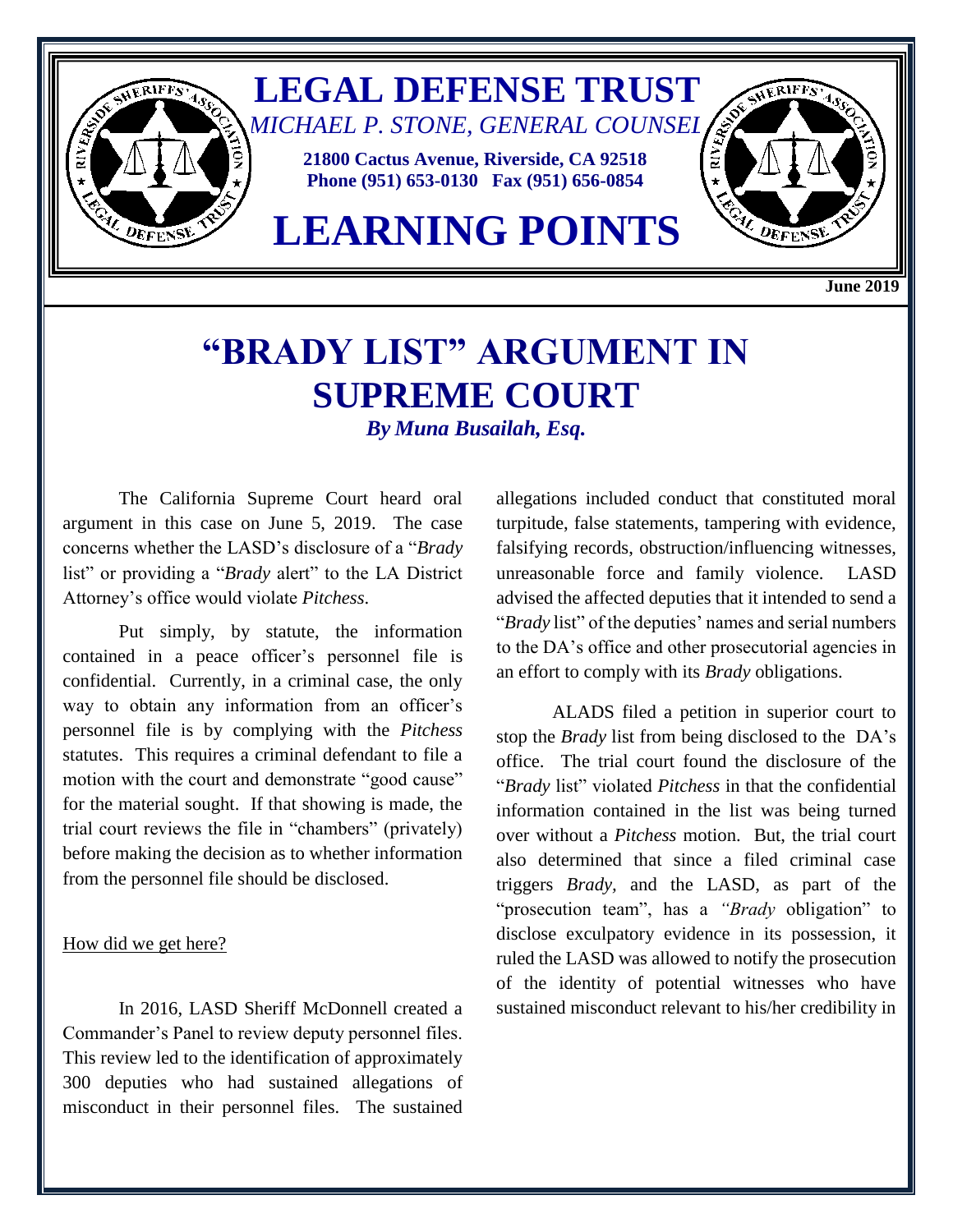their personnel file, without the prosecution first having to bring a *Pitchess* motion. <sup>1</sup> <sup>2</sup>

After the trial court ruling, ALADS filed a request for an injunction and an appeal of the decision with the Court of Appeal. The Court of Appeal granted ALADS' request to stop the disclosure of information found in the personnel files of witnesses, finding such a "*Brady* alert" disclosure was not required by *Brady* and violated *Pitchess*. The Department then petitioned the California Supreme Court to review the case.

**SOUTHERN CALIFORNIA ALLIANCE OF LAW ENFORCEMENT (SCALE), RIVERSIDE SHERIFFS' ASSOCIATION (RSA), LOS ANGELES POLICE PROTECTIVE LEAGUE (LAPPL),** and the **LA SCHOOL POLICE ASSOCIATION (LASPOA)** authorized the office of Stone Busailah, LLP, to file an amicus brief in the Supreme Court, which happened to be the only one in support of ALADS' position that disclosure of a "*Brady* list" of names of peace officers who *may* have impeaching material in their personnel files, or even an individual "*Brady* alert" is not required under the Constitution, and therefore constitutes a violation of the statutory confidentiality of peace officer personnel records, and should not be authorized by the Court.

The issue before the Supreme Court was whether the LASD, in an effort to comply with *Brady*, may disclose to the "prosecution (a) the name and identifying number of the officer and (b) that the officer may have relevant exonerating or impeaching material in his or her confidential personnel file", without first complying with the *Pitchess* procedure.

In oral argument before the Supreme Court, the County argued that the case pits the privacy rights of law enforcement officers against the constitutional duty of prosecutors to provide the defense evidence that might cast doubt on a defendant's guilt or diminish the credibility of prosecution witnesses. Because the "prosecution" is imputed to know what is in the files of the investigating agency, it should be permissible for that agency to inform the prosecution of the name of any employee who may have possible *Brady* (exculpatory) material in their personnel file. This notification, or *Brady* alert, would allow either the prosecutor or the defense attorney, (once informed about the "alert"), to file a *Pitchess* motion to obtain the material in the officer's file.

ALADS argued that the *Pitchess* statutes and *Brady* requirements have existed in tandem for decades, and the Court has no reason to change the status quo and permit the agency to unilaterally, without a motion, provide a "*Brady* list" of names, or even a *Brady* alert, to the prosecutor. ALADS argued that the list invaded the privacy rights of the affected peace officers in maintaining the confidentiality of their personnel files and, in light of *Pitchess*, which allows the defense to obtain such information upon a showing of good cause, there is no reason to do so under *Brady*.

The Chief Justice noted during the hearing that the legislature had recently modified the *Pitchess* statutes to allow certain "major" sustained misconduct to be disclosed through the CPRA procedure (SB

 $\overline{a}$ 

<sup>&</sup>lt;sup>1</sup> What is a *Brady* obligation? The United States Supreme Court has held that federal constitutional due process creates an obligation on the part of the prosecution to disclose all evidence within its possession that is favorable to the defendant and material on the issue of guilt or punishment.

<sup>2</sup> Who is part of the "prosecution team"? You are. The prosecution's disclosure obligation under *Brady* extends to evidence collected or known by other members of the prosecution team*,* which includes law enforcement officers involved in the investigation of the case.